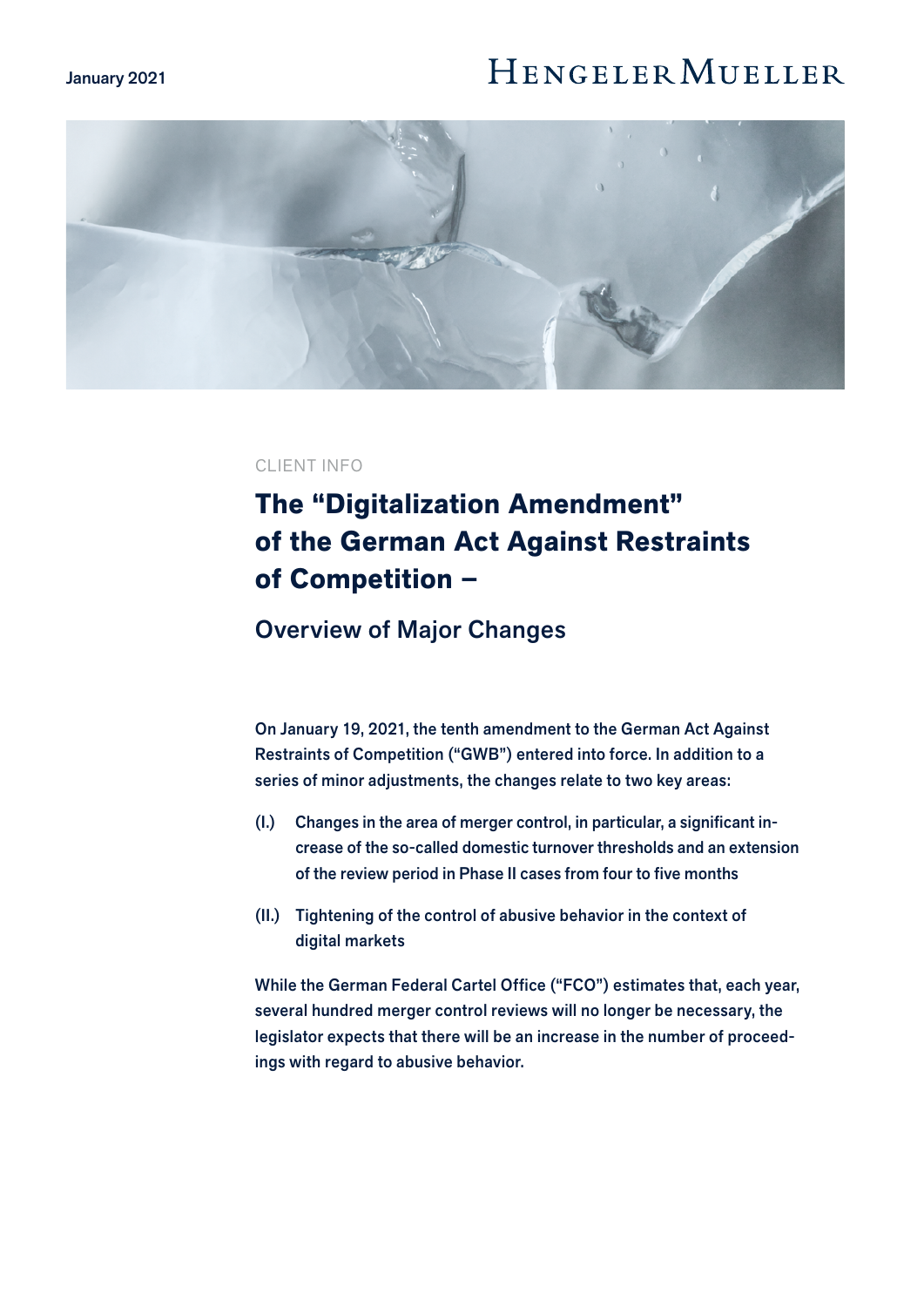# HENGELER MUELLER



### I. Merger Control

#### **1. Turnover Thresholds (section 35 GWB)**

In future, mergers will be subject to merger control if one undertaking concerned generated domestic turnover of more than EUR 17.5 million (instead of the previous EUR 5 million) and another undertaking concerned generated domestic turnover of more than EUR 50 million (instead of the previous EUR 25 million) in the last full financial year. The threshold for the combined aggregate worldwide turnover generated by all of the undertakings concerned remains unchanged, i.e. more than EUR 500 million in the last full financial year.

If an undertaking concerned generated domestic turnover of more than EUR 50 million (rather than the previous EUR 25 million) in the last full financial year, but neither the company to be acquired, nor another undertaking concerned generated domestic turnover of more than EUR 17.5 million (rather than the previous EUR 5 million), the transaction is still subject to merger control if the transaction value threshold of EUR 400 million, which was introduced with the ninth amendment to the GWB, is exceeded. Again, the threshold for the combined aggregate worldwide turnover generated by all of the undertakings concerned remains unchanged, i.e. more than EUR 500 million in the last full financial year. Furthermore, the company to be acquired must (as before) be active to a significant extent in Germany.

#### **2. So-Called Affiliation Clause (section 35(2)(1) GWB)**

In the past, there was no obligation to notify a concentration if an undertaking, which was not dependent on another undertaking and which generated worldwide turnover of less than EUR 10 million in the last full financial year, merged with another undertaking. This exemption is now obsolete due to the increased turnover thresholds in sections 35(1) and (1a) GWB and has therefore been deleted.

#### **3. De minimis Market Clause (section 36(1)(2)(2) GWB)**

Mergers cannot be prohibited if the reasons for prohibition relate exclusively to de minimis markets with a domestic volume of up to EUR 20 million (instead of the previous threshold of EUR 15 million) in the last calendar year.

However, from now on, there is a general rule that several de minimis markets can be considered together. If the conditions for a prohibition are met on each of several small domestic markets, the total combined volume of which exceeds the de minimis market threshold, a prohibition will be possible, even if the total volume of each of the individual markets does not exceed the de minimis market threshold in its own right. This will be the case even if the individual markets are not neighboring markets in terms of their geographic scope or relevant product focus.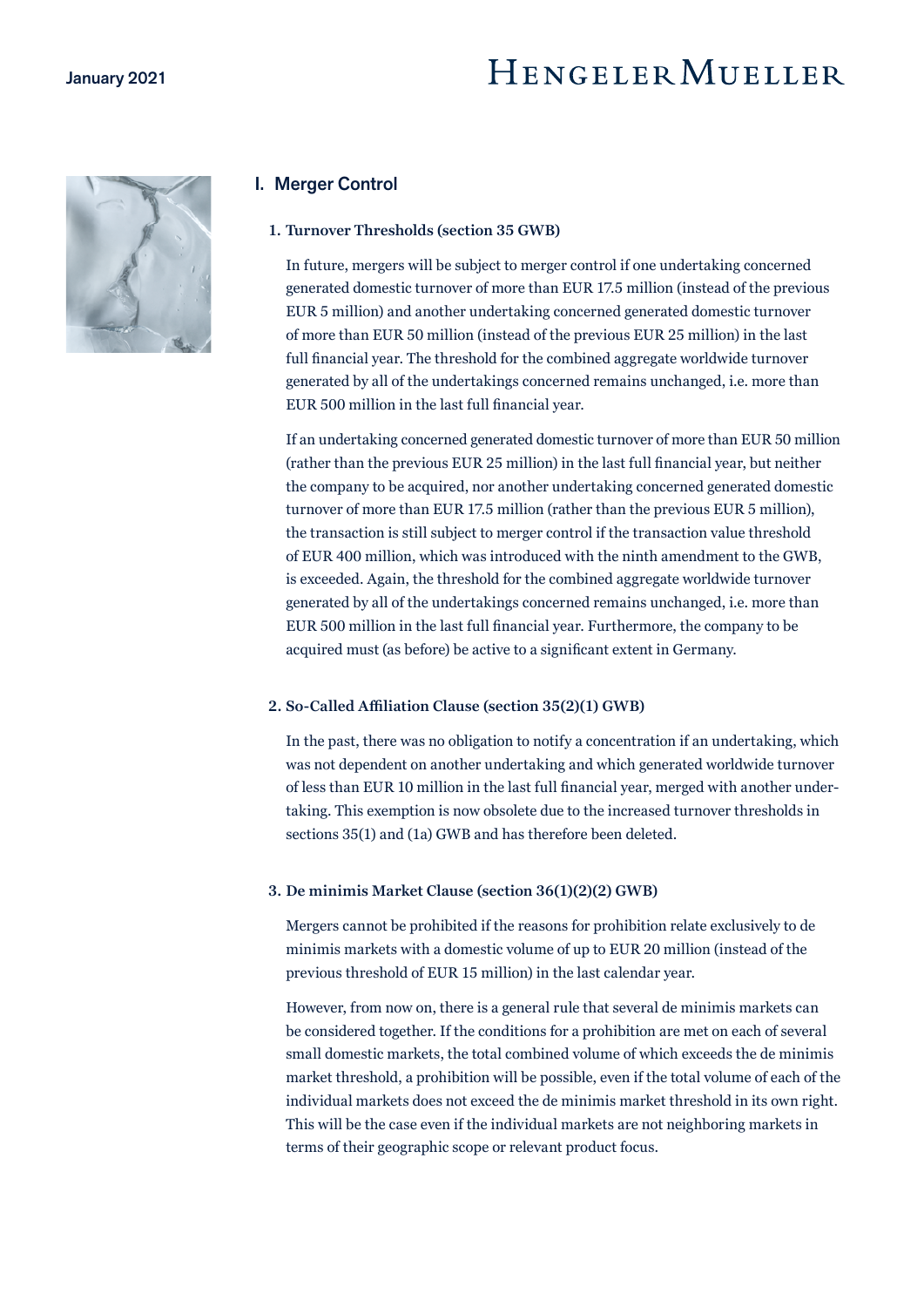

#### **4. Press Clause (section 38(3) GWB)**

Turnover generated by print media only has to be multiplied by a factor of four (and no longer by a factor of eight) to determine the turnover thresholds. This will likely reduce the number of press mergers in the print sector that are subject to merger control.

#### **5. Combining Two or More Concentrations (section 38(5)(3) GWB)**

Two or more concentrations that take place within a period of two years between the same persons or companies are treated as a single concentration. Until now, the obligation to notify only applied at the point at which the German merger control turnover thresholds were exceeded for the first time. The term "for the first time" has been deleted in order to avoid circumvention of the obligation to notify. It is therefore no longer possible to split a merger into a larger, unproblematic part, which must be notified and will be cleared by the FCO, and a smaller part, which raises competitive concerns and yet is not subject to merger control clearance.

#### **6. Request for Notification by the FCO (New section 39a GWB)**

The FCO can insist, by way of an administrative order, that individual undertakings notify every acquisition (i.e. including transactions that do not normally fall within the scope of merger control, except for de minimis transactions), for a period of three years following receipt of the order. This only applies to certain economic sectors which the FCO has previously investigated within the scope of a sector inquiry pursuant to section 32e GWB. The obligation to notify can be renewed after three years.

There must be "objectively justifiable indications that future mergers could significantly impede effective competition on the domestic market in the relevant economic sectors". The acquirer must have a share of at least 15% of supply or demand of goods or services in Germany in the relevant economic sector.<sup>1</sup> Furthermore, the following turnover thresholds must be met:

- the acquirer has a worldwide turnover of more than EUR 500 million; and
- the target company has a worldwide turnover of more than EUR 2 million, and more than two-thirds of its turnover is generated in Germany.

#### **7. Review Periods (section 40(2)(2) GWB)**

The deadline for the FCO to assess mergers in Phase II proceedings has been increased from four months, from the date of submission of the notification, to five months.

<sup>1</sup> This is not a market share.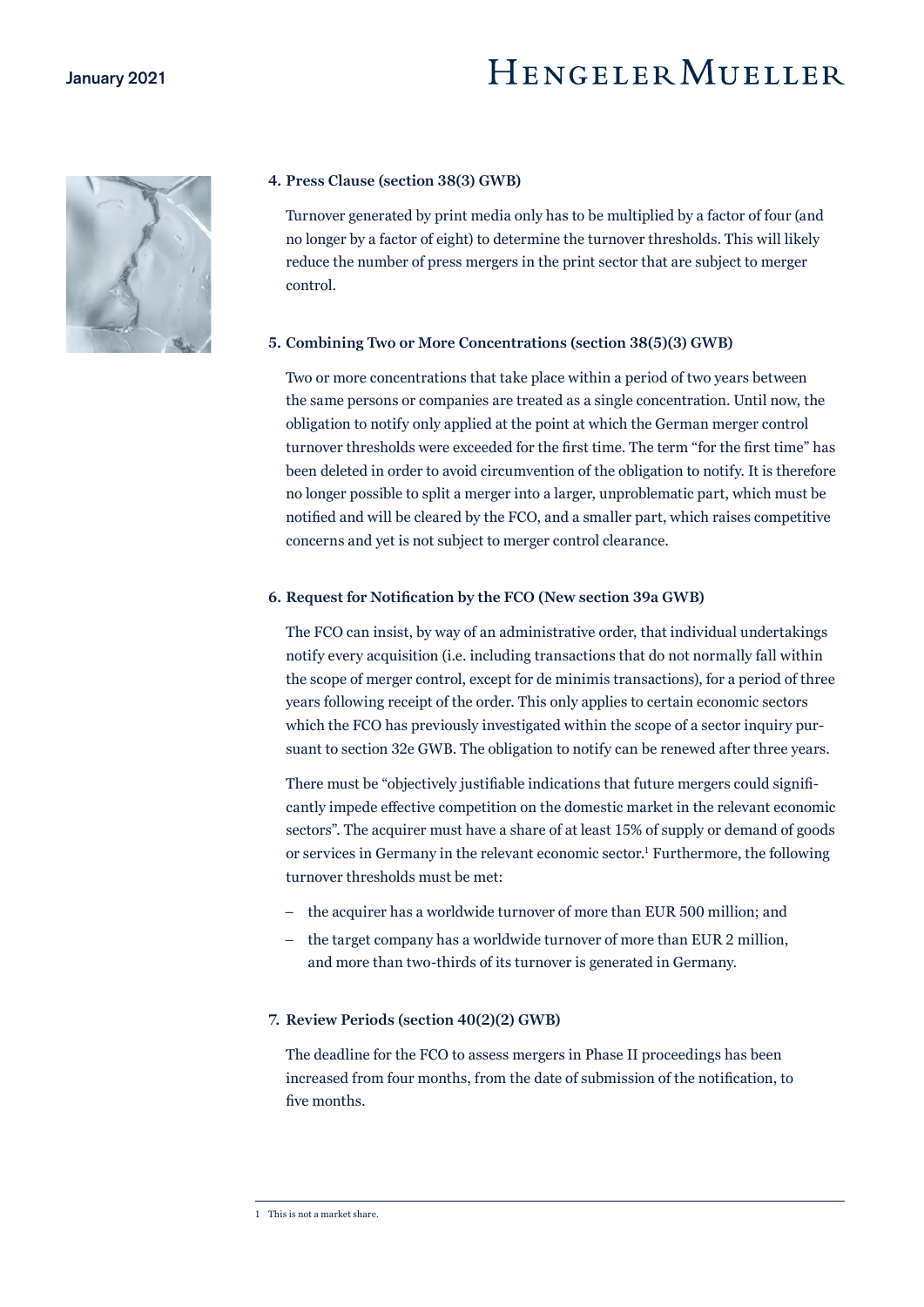

#### **8. Notification of Implementation (section 39(6) GWB)**

The obligation to inform the FCO that a concentration, which has been cleared by the authority, has been implemented, no longer applies. The obligation to inform the FCO, retrospectively, of the implementation of concentrations which should have been notified to the FCO for merger control clearance, however, remains in force.

### II. Control of Abusive Behavior

#### **1. Introduction of the Concept of Intermediation Power**

Absolute and relative market power now encompass the concept of "intermediation power", meaning that a dominant position or dependence can also result from the importance of the intermediation services of a company on multi-sided markets. This addition is primarily aimed at hybrid platforms where the platform operator competes with its customers through its own offerings.

#### **2. Easier Access to Data**

The amendment softens the conditions under which a refusal to grant access to data by a dominant company, a company with a strong position on the market or a company of paramount cross-market significance for competition, may be prohibited or considered abusive (sections 19(2)(4), 19a(2)(5), 20(1a) GWB).

#### **3. New Type of Intervention (New section 19a GWB):**

The revised GWB creates a new type of intervention tool, which targets certain types of conduct of large platforms and similar companies whose "paramount cross-market significance for competition" has been established by the FCO for a period of five years by way of an administrative order. In order to accelerate the implementation of the new tool, an FCO decision under this provision can only be appealed directly to the German Federal Supreme Court (rather than going first to the Düsseldorf Higher Regional Court, as would normally be the case with FCO decisions).

The new intervention tool is targeted at companies that operate to a significant extent on multi-sided markets and networks. The FCO determines "paramount cross-market significance for competition" by taking into account a range of factors. The revised law lists, for example, a dominant position, access to resources and data, and vertical integration, as relevant factors. The required assessment is a cross-market analysis, which takes account of the fact that digital platforms and networks can be of central importance for a multitude of markets due to conglomerate structures and the key positions they hold, without necessarily being dominant on each of these markets.